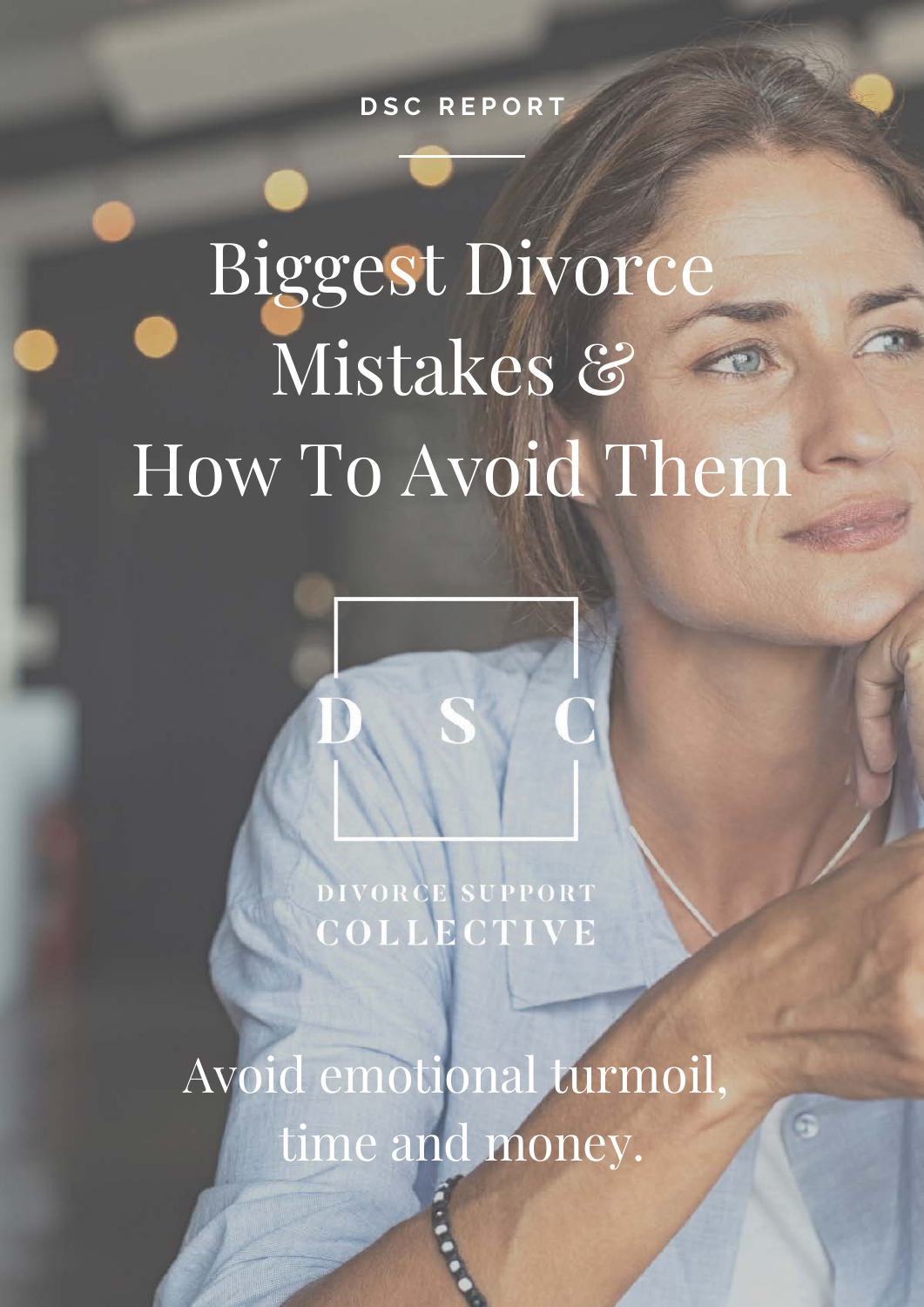**B i g g e s t D i v o r c e M i s t a k e s & H o w T o A v o i d T h e m**

Divorce is one of the most emotional life transitions that a person can endure. We have designed this course to help you avoid emotional turmoil, time and money.



**ORCE SHPPORT**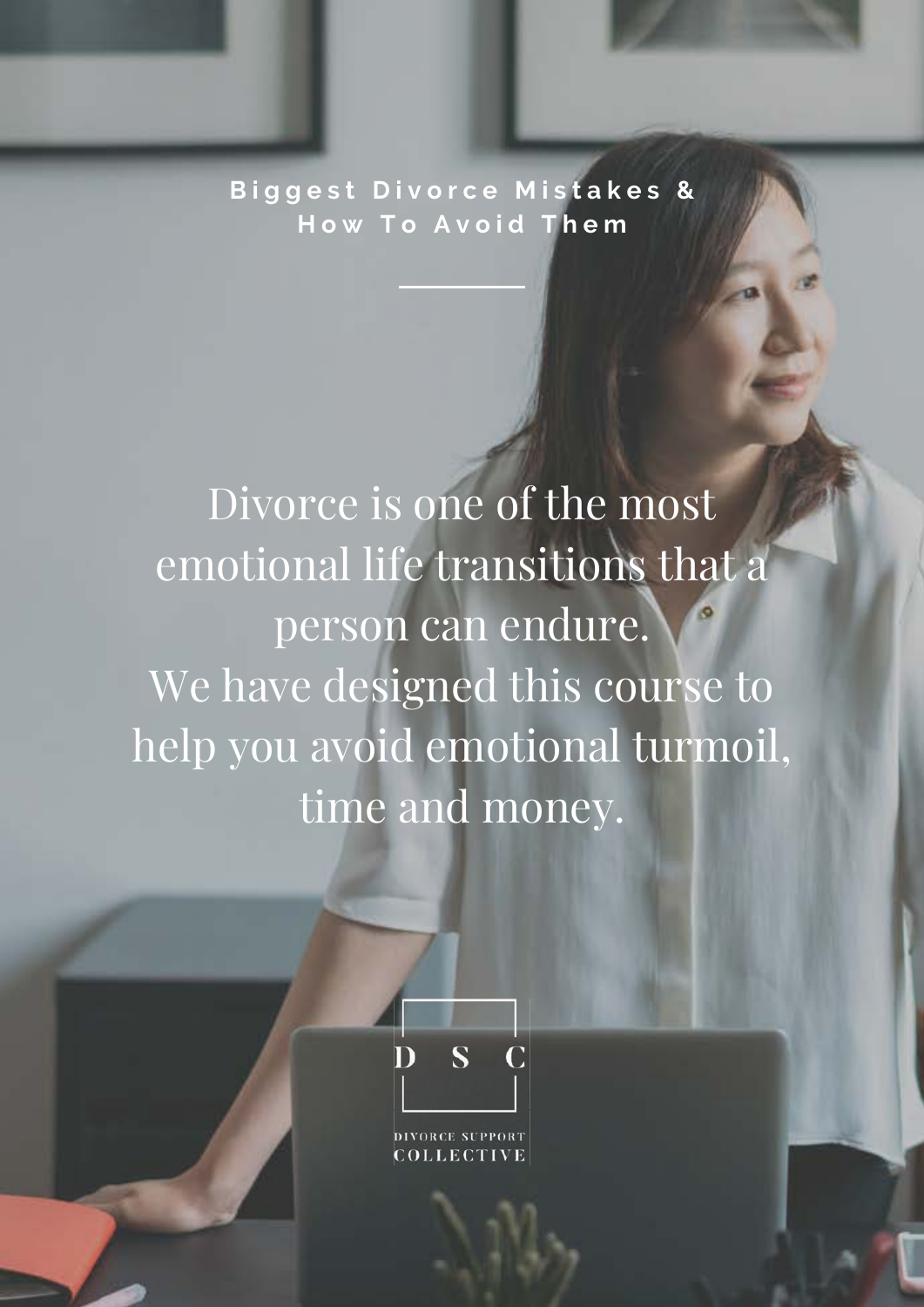## 1. HIRING THE WRONG LAWYER

## Common Mistake

Asking friends, family or neighbours for the name of a family lawyer can be disastrous and can have an adverse impact on the trajectory of your divorce. The reason being that not all family lawyers are ethical and have your and your families best interest at heart. Just because your friend had a good experience with a lawyer does not mean you will have the same experience. Some lawyers are good for certain cases such as child custody or property settlement whilst others may insight conflict to keep the gravy train running.

## Remedy

Do your research! Interview at least 3 lawyers and have a list of questions based on your set of circumstances. Use the free consultation call most lawyers offer to get an understanding of the their philosophy and advice surrounding your matter. A very important question to ask is "Do you try to avoid family court and conflict"?

#### 2. NOT CONSIDERING HOW LONG THE D I VORCE PROCESS CAN TAKE

## Common Mistake

Depending on your circumstances the length of your divorce may take some time. If you are forced to go to family court it can end up taking years due to wait lists and protracted hearings.

## Remedy

Try to mediate rather than litigate. When interviewing your lawyer ask how long they would perceive the process to take.

**Resources** | [How to find the right family lawyer Course](https://education.ds-collective.com/courses/finding-a-lawyer)

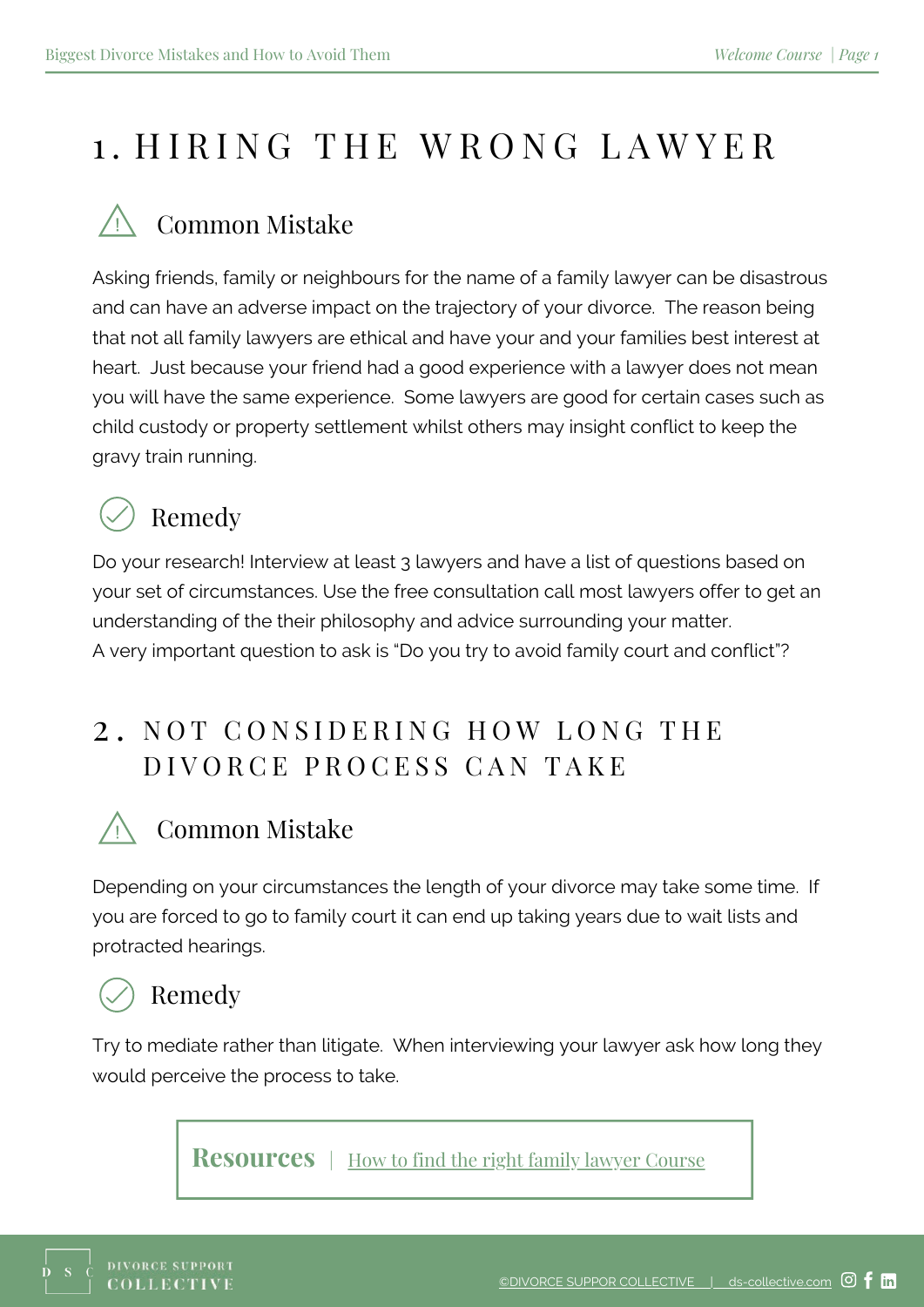#### 3. STARTING THE DIVORCE PROCESS IN A A G G R E S S I V E O R D E C E P T I V E M A N N E R

#### Common Mistake

How your start the divorce process sets the tone from the beginning. Making threats, using children as bargaining tools, cutting off credit cards and having lawyers writing aggressive letters escalate conflict and the trajectory of your divorce process. Your behaviour can spiral the situation into one of high conflict straight away.

## Remedy

Try to be as cordial, honest and calm with your soon to be ex spouse as possible. This can be extremely difficult, but "taking the highroad" can help you and your family avoid huge emotional and financial mistakes.

#### 4. BADMOUTHING YOUR EX IN FRONT OF THE KIDS



#### Common Mistake

Badmouthing your ex in front of your children may be tempting but the ramifications are extremely detrimental on your children. It creates confusion, insecurity and may create anxiety or depression in your child. The child's unconscious belief is that there is something wrong with them as it effects the childs self esteem.

## Remedy

Biting your tongue! This may be very difficult at times when you are around your children, but will you will reap the greatest rewards in the future.

**Resources** | [Parenting Plan Course](https://education.ds-collective.com/courses/parenting-plan) | [Expert Advice Articles](https://www.ds-collective.com/blog)

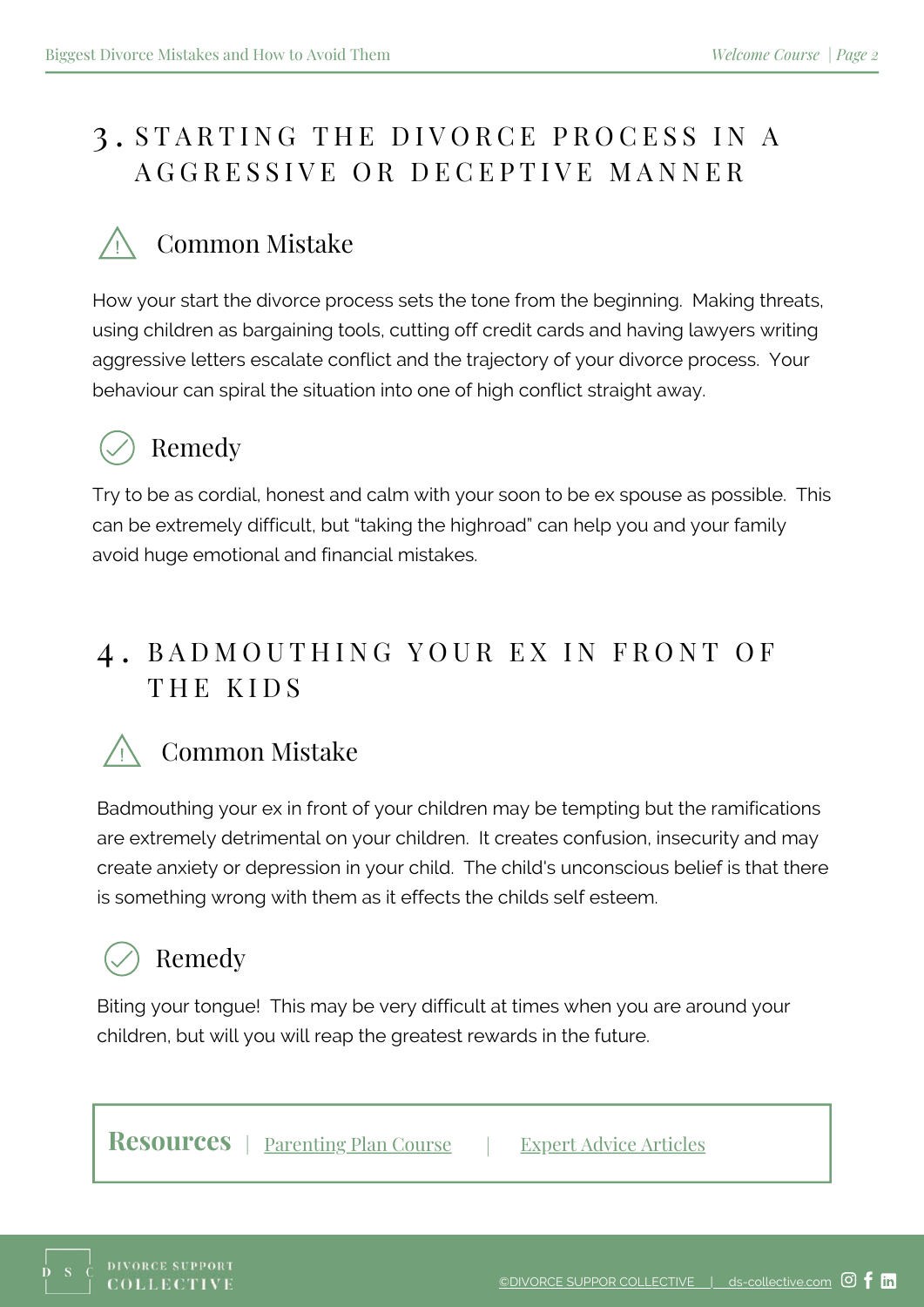#### **B i g g e s t D i v o r c e M i s t a k e s & H o w T o A v o i d T h e m**

Custody disputes, co-parenting, arranging access to the children — All of these can add stress and drain you emotionally, but there is no greater motivation in life than doing your best and being strong for the sake of your children, so let that be your guiding force.



**OLLECTIVE**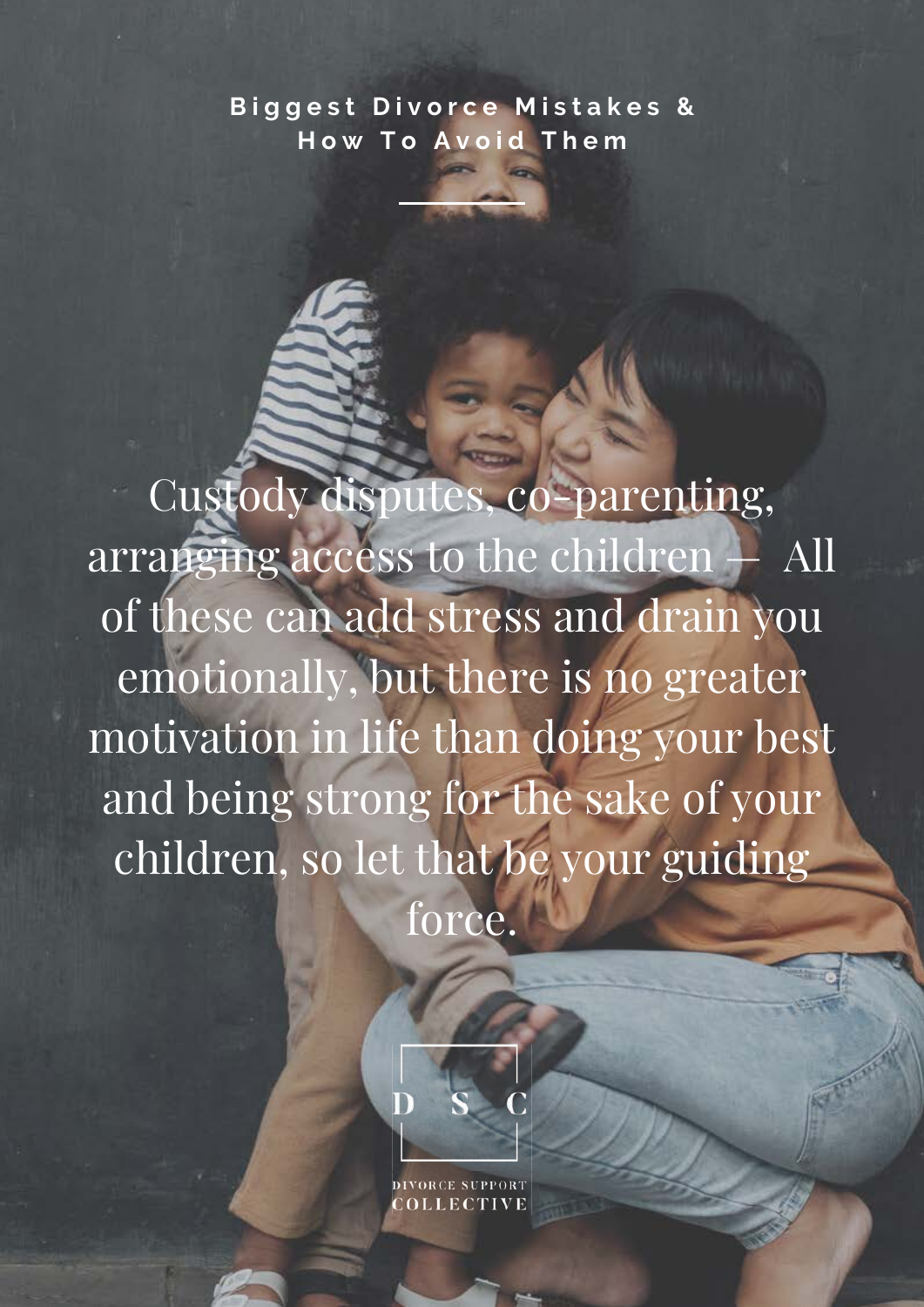#### 5. REFUSING TO CO-PARENT

#### Common Mistake

Refusing to co-parent with your ex makes your children's lives difficult and is not

good for anyone.

\*There are exceptions to different circumstances. For example where there is substance abuse, mental health issues or violence.

## Remedy

Try to see your ex spouse through your children's eyes. Remember that your ex spouse is still your childs mother or father for the rest of their lives.

## $6$ . WANTING CERTAINTY AND FAIRNESS AT ALL COSTS

## Common Mistake

It is very understandable that you want to know what will be the outcome of your divorce process. Unfortunately there is no definitive answer as each situation is different.

## Remedy

Educate yourself on your rights and don't waste money on legal fees fighting over things that you may regret later. Remember that the money you pay lawyers is money you or your children could have.

**Resources** | Should I or Shouldn't I Course | [Expert Advice Articles](https://www.ds-collective.com/blog)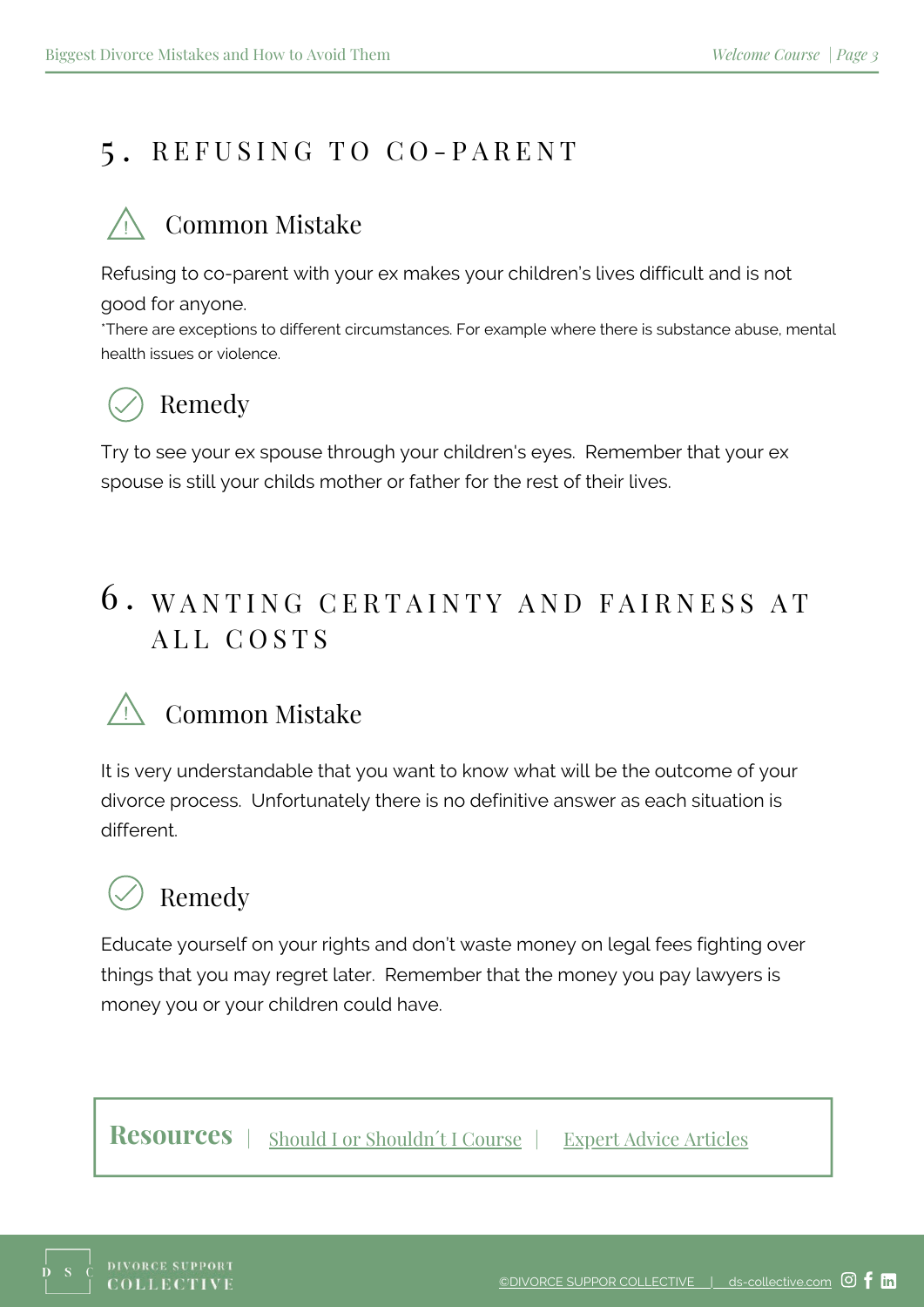**B i g g e s t D i v o r c e M i s t a k e s & How To Avoid Them** 

At Divorce Support Collective we believe that avoiding family court is in your families best interest.

We encourage mediation rather than litigation.



**DIVORCE SUPPORT DLLECTIVI**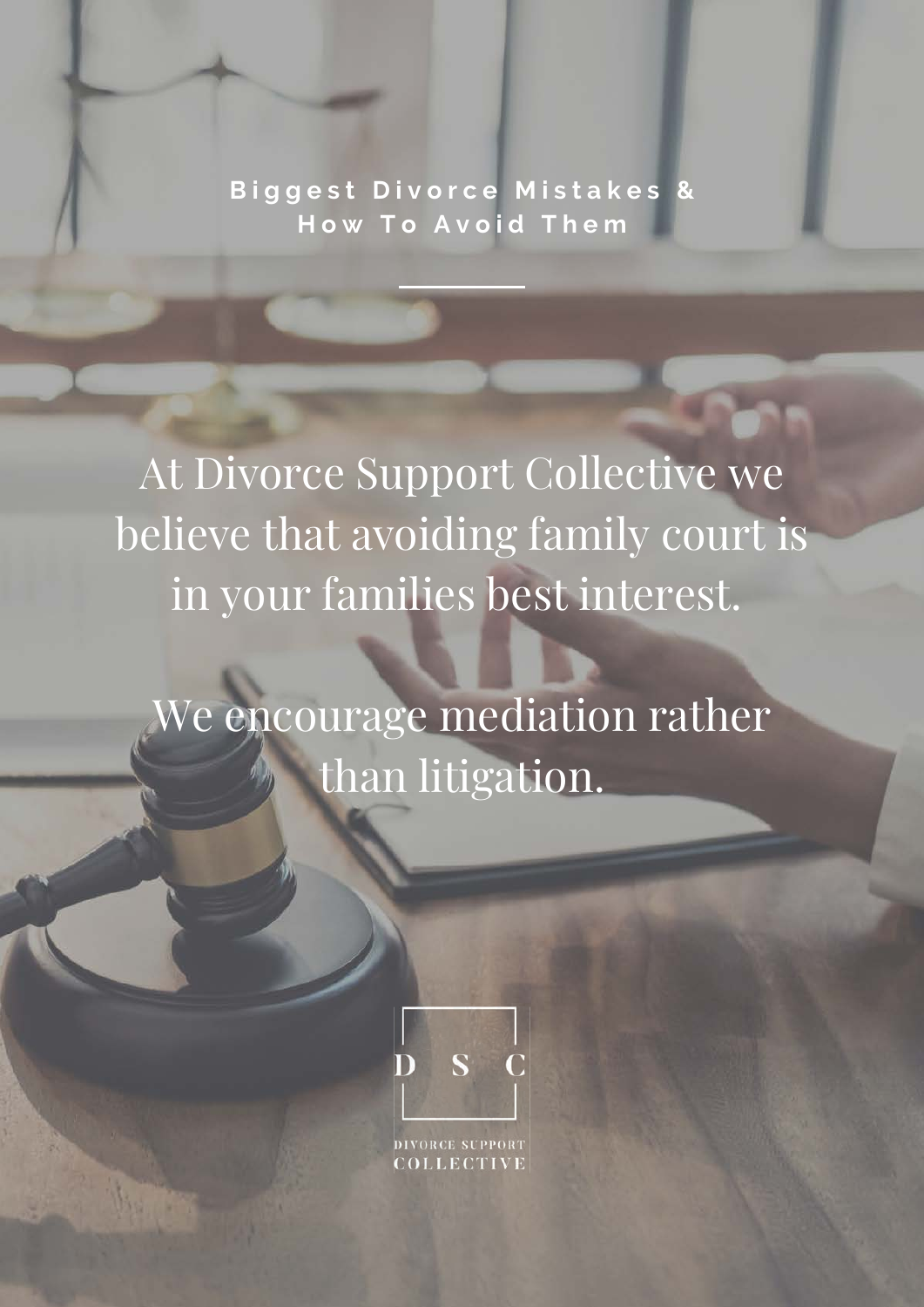#### 7. NOT CONSIDERING AN ALTERNATIVE TO L I T I G A T I O N

## Common Mistake

To approach your divorce with the expectation that you will go to court can have a huge detrimental effect upon your emotional health and your finances.

## Remedy

Be sure to have a legal representative who favours mediation rather than litigation. Do your research and consider collabrative law if your spouse is open to this.

## 8. TRYING TO USE COURT AS REVENGE

## Common Mistake

Refusing the legal system to make your ex's life hell can have a devasting effect on your emotional and financial health.

## Remedy

Avoid family court where ever possible.

**Resources** | [How to find the right family lawyer Course](https://education.ds-collective.com/courses/finding-a-lawyer) | [Finantial Organiser Course](https://education.ds-collective.com/courses/financial-organiser)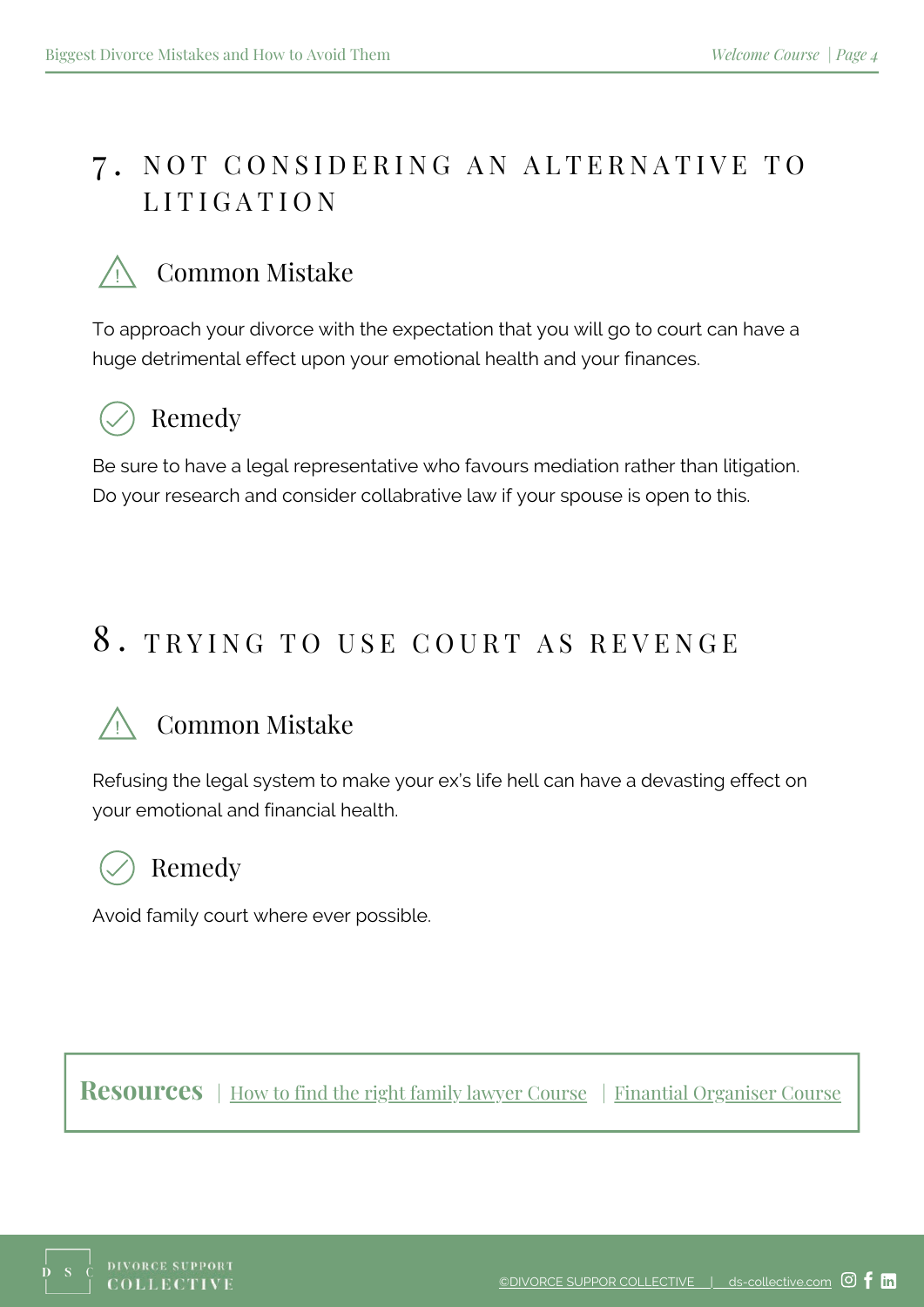#### 9. ALLOWING OTHERS TO CONTROL THE P R O C E S S

#### Common Mistake

Due to the overwhelm, hurt and anger that divorce can bring, we can let others take control of the process. This may be a lawyer, friend or family member. You need to advocate for yourself and be heard. Try not to let guilt and lack of confidence diminish your capacity to speak up for your future.



#### Remedy

Stay present and have a morning routine to help build your confidence and motivate you. It may be exercise, listening to a motivational talk or listening to your favourite uplifting music. Find a routine that helps you stay grounded and focused. Get enough sleep and try to avoid alchol so you can have clarity.

#### 10. LETTING YOUR EMOTIONS GET THE B E T T E R O F Y O U

#### Common Mistake

Anger, betrayal and hurt can cause all of us to lash out. Abusive texts, phone conversations, emails and face to face arguments escalate conflict. Social media can be to your detriment during divorce proceedings. Be very careful what you post.

#### Remedy

Try to pause whilst agitated. Use the High Conflict Institute's BIFF response. This stands for brief, informative, friendly and firm.

This will help avoid hostility and conflict.

**Resources** | [Expert Advice Articles](https://www.ds-collective.com/blog)

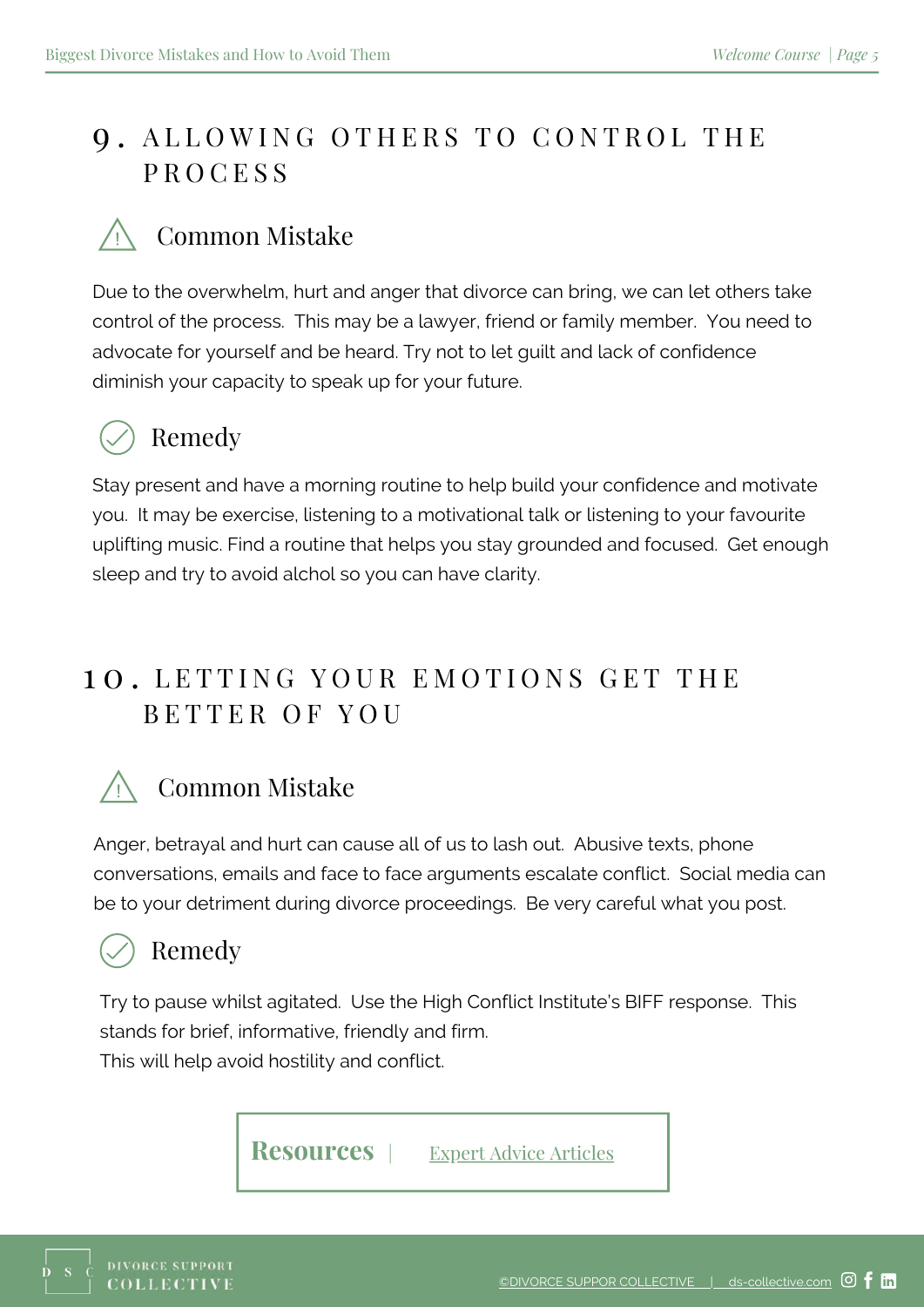#### 11. LEAVING YOUR RELATIONSHIP OR MARRIAGE FOR ANOTHER PARTNER OR A NEW ROMANCE.

#### Common Mistake

Going straight into another relationship can escalate divorce proceeding due to your ex trying to retaliate.

## Remedy

Give yourself time to finish your divorce proceedings before heading straight into a new romance.

### 12. NOT HAVING REALISTIC EXPECTATIONS REGARDING YOUR FINANCIAL FUTURE A F T E R D I V O R C E

#### Common Mistake

Going into the divorce process and presuming that you will be taken care of can be very detrimental. It is really important that you get an understanding of your finances and future earning capacity.

## Remedy

Get a very clear understanding and expert advice of what your future finances look like. This will help you redesign your new life going forward.

**Resources** |

[Finantial Organiser Course](https://education.ds-collective.com/courses/financial-organiser) | [Expert Advice Articles](https://www.ds-collective.com/blog)